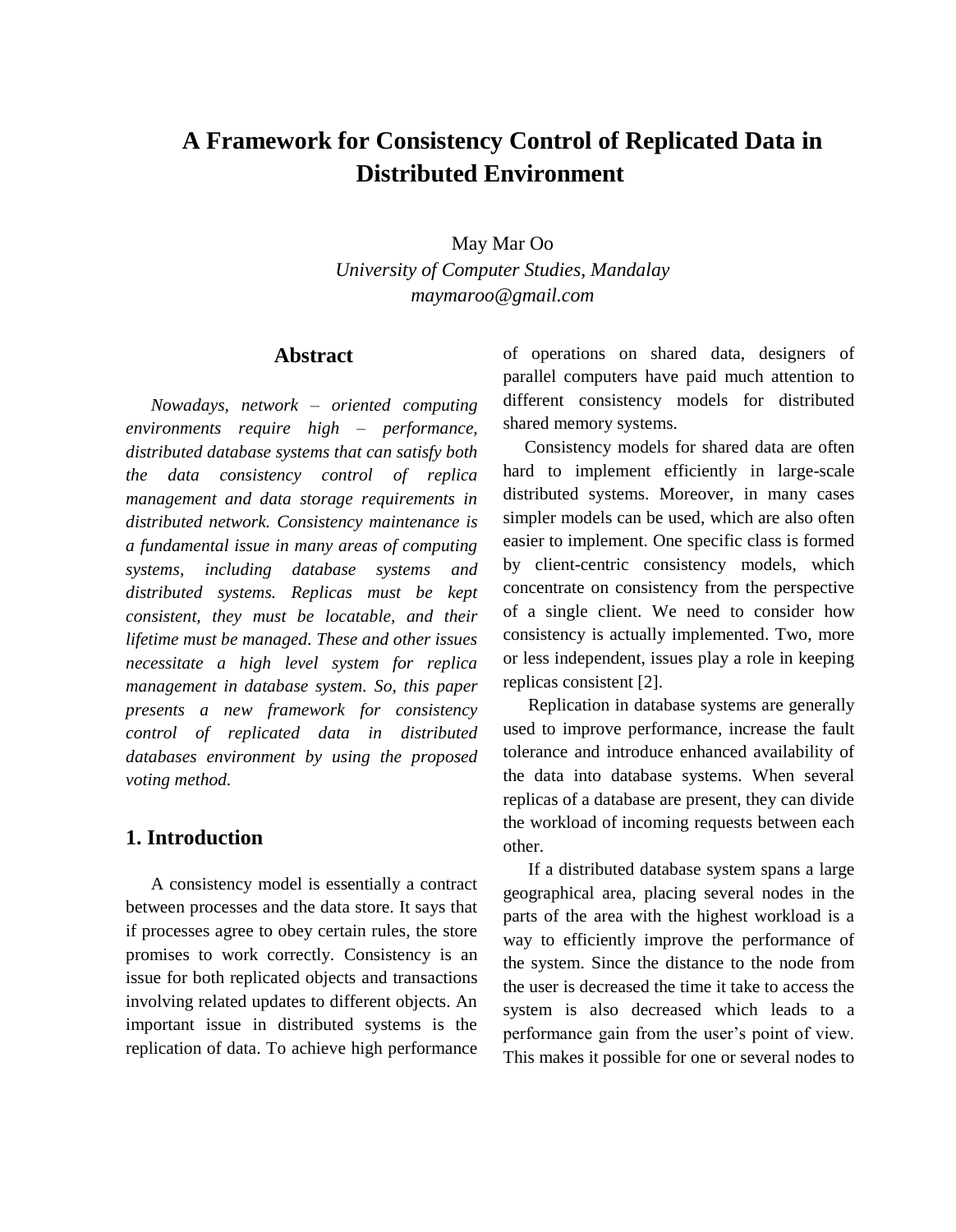fail without causing the entire system to become unavailable.

The introduction of more nodes into a system isn't always positive, with an increased number of nodes; the system consumes more bandwidth in general and uses more processing power on all nodes in the system when it tries to keep all data consistent. This can be solved by lighten the consistency demands on the system, by allowing the consistency process to not be atomic, e.g. ,all the database don't look the same all the time, this approach can't be used on all types of databases since some systems have strict demands on the consistency of the databases [1].

The first issue is the actual distribution of updates, which concerns placement of replicas and how updates are propagated between replicas.

The second issue is how replicas are kept consistent. In most cases, applications require a strong form of consistency. Informally, this means that updates are to be propagated more or less immediately between replicas.

### **2. Related Works**

D.D. Vecchio and S.H. Son [4] presented an adapted version of the traditional quorumconsensus approach that is better suited to the P2P domain. In addition, they explored the many tradeoffs introduced by that flexible update scheme, especially in the areas of data freshness, data availability, access latency and redundancy. S.Grottke et al, [8] described the principle layout of a typical distributed virtual environment or wireless sensor networks, and the most important classes of consistency algorithms used in their systems. They proposed several measures for the level of inconsistency, and the various cost factors such as network load, memory footprint,

CPU load and in the case of WNSs, energy consumption .D.S.Dhaliwal et al, [5] presented the general discussion of memory consistency model like Strict Consistency, Sequential Consistency, Weak Consistency and etc. the problems that are associated with each protocol is discussed and other related things are explored.

## **3. Transparent Management of Distributed and Replicated Data**

Transparency refers to separation of the higher-level semantics of a system from lowerlevel implementation issues. A transparent system hides the implementation details from users. The advantage of a fully transparent DBMS is the high level of support that it provides for the development of complex application. A system supports data replication if a given stored relvar or, more generally, a given fragment of a given stored relvar can be represented by many distinct copies or replicas, stored at many distinct sites. Fully transparent access means that the users can still pose the query as specified in local, without paying attention to the fragmentation, location or replication of data and let the system worry about resolving these issues [10].

For performance, reliability and availability reasons, it is usually desirable to be able to distribute data in a replicated fashion across the machines on network. Such replication helps performance since diverse and conflicting user requirements can be more easily accommodate. Assuming that data is replicated, the issue related to transparency that needs to be addressed is whether the users should be aware of the existence of copies or whether the system should handle the management of copies and the user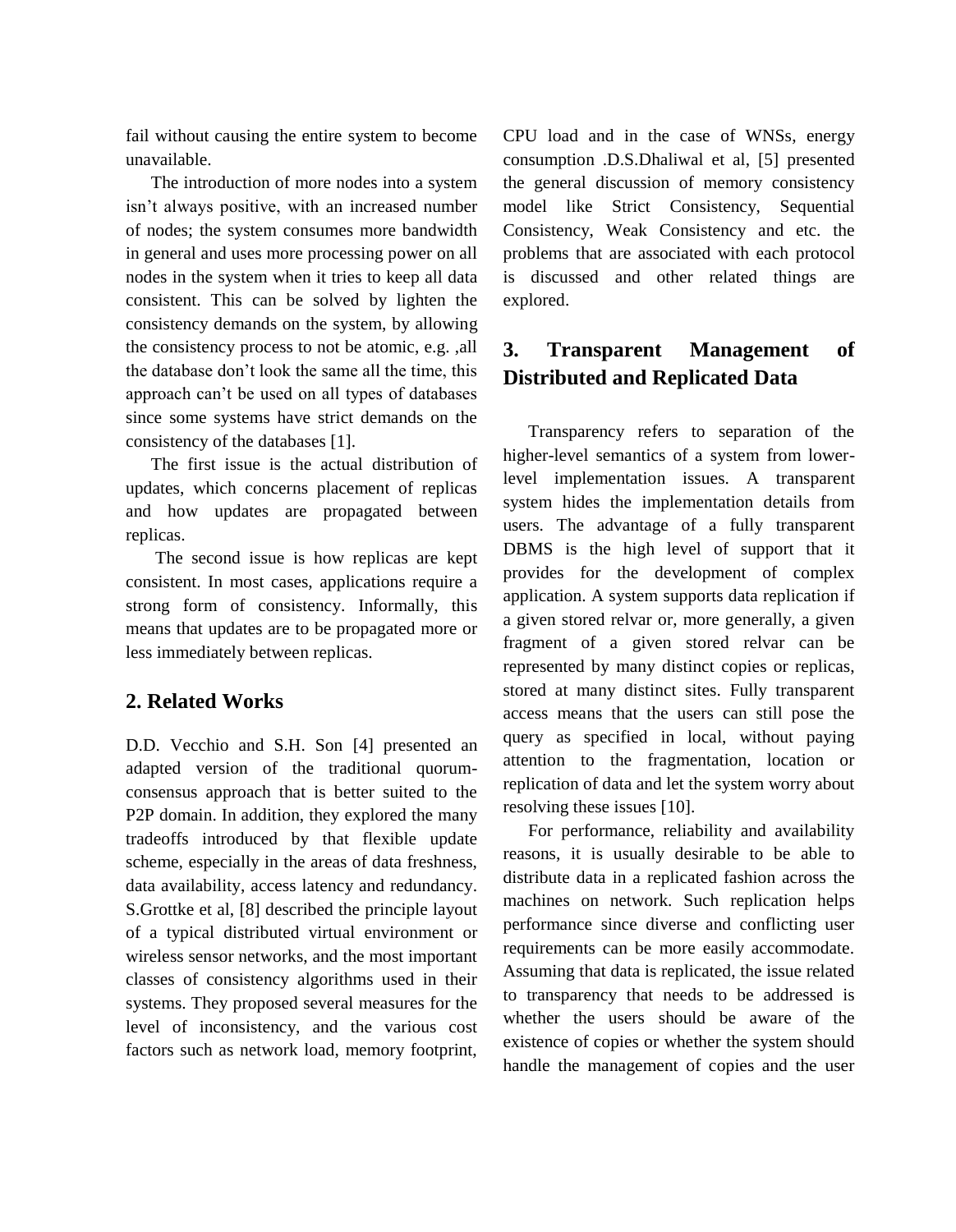should act as if there is a single copy of the data. On the other hand, doing so inevitably results in the loss of some flexibility. It is not the system that decides whether or not to have copies and how many copies to have, but the user application. Any change in these decisions because of various considerations definitely affects the user application and therefore reduces data independence considerably. Given these considerations, it is desirable that replication transparency be provided as a standard feature of DBMS. It is important that replication transparency refers only to the existence of replicas, not to their actual location.

## **4. Replicated data management strategies**

Replicated data management strategies in the traditional distributed environment and broadly categorized the replica control methods into three groups, namely, primary copy method, quorum consensus method and available copies method. The primary copy method is suitable for a database where most accesses made to the data which originate from the node having the primary copy, thus local "read" and "write" requests are satisfied immediately by the primary copy. The primary copy becomes a bottleneck in a large system with frequent updates as all "write" requests from transactions are directed to it. In replication management methods, on the other hand, the objective is to provide a high degree of concurrency and thus faster average response time without violating data consistency.

In contrast, the primary copy method requires access to only one replica. With the quorum consensus method, "read" and "write" operations can succeed only when a sufficiently large number of replicas is available. One major advantage of quorum consensus method is that communication link failures that partition the network require no special attention.

In the basic available copies method, updates are applied to replicas at nodes that are operational and failed nodes are ignored. "Read" operation can use any available replica but this could lead to inconsistencies among the replicas. The correct available replicas scheme operates are "read" operations can be directed to any node holding the latest value of the data and "write" operations will succeed only if at least one replica records the update.

The lack of a flexible consistency management solution hinders P2P implementation of applications involving updates, such as read-write file sharing, directory services, online auctions and wide area collaboration. While a number of applications have been suggested for peer-to-peer networks, perhaps chief among the obstacles to effective P2P databases are the problems of data placement and data coordination [3]. The goal of P2P data placement is to distribute data and computation among peers so that queries can be executed with the smallest possible cost in terms of response time, bandwidth usage or some other criteria [9]. Data placement choices and tradeoffs include: the level of shared (global) knowledge and autonomy peers have to make decisions, how dynamic the network is in terms of peer membership, the level of data replication and granularity, freshness and consistency requirements, etc. In contrast, the data coordination problem involves managing data dependencies and semantic mappings between peers [6]. Here the challenge is reconciling numerous individual data schemas to associate related data stored under different names and formats. In this system, we use the transactional replication method.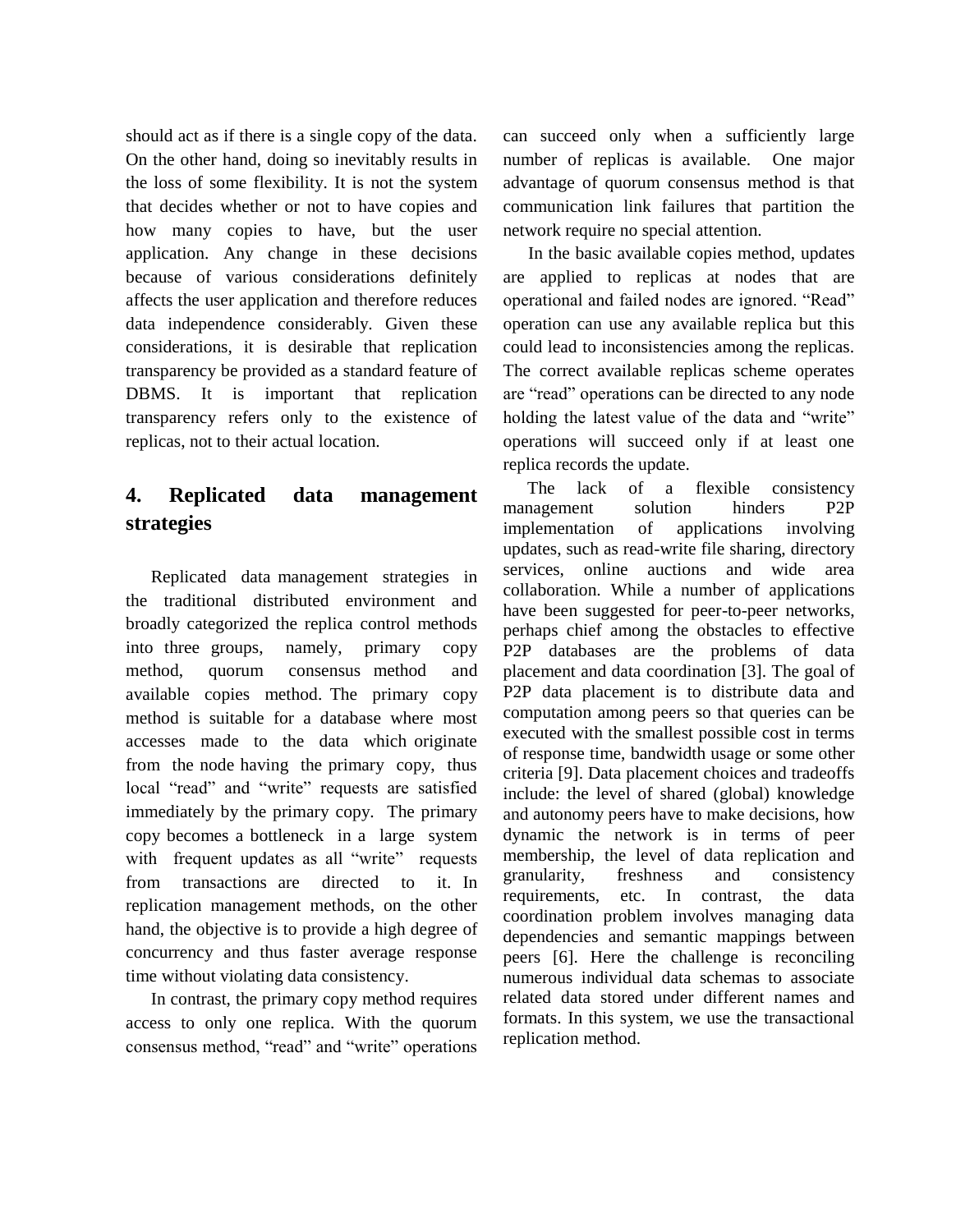#### **5. Replicas Update Consistency**

In this system, replicas usually adhere to a certain consistency scheme. Modifications need to be propagated to all the replicas of a file before the write lock can be released in consistent read/write replicas. This is true for a synchronous replication model where all replicas have the same values and updates need to lock all existing replicas. More relaxed replication schemes that use asynchronous update mechanisms allow certain replicas to be out of synchronization for a certain amount of time. In the asynchronous replication model, write locks, only need to be applied to certain replicas but has the consequence that not all replicas are always up-to-date. Versioning is a combination of readonly and read/write replicas. Once a file is written, a new version of the file is created. Version information is stored in a meta-data catalogue such that either a particular version or the latest version may be retrieved.

The Consistency service performs two major tasks are it keeps the set of replicas of a file consistent, which is of particular importance if updates of replicas are allowed and it keeps the information stored in the replica location and metadata indices consistent with the physical files. Inconsistent replicas, i.e. replicas that are not exact copies, may be due to unauthorized modification of a file and malicious or spurious modifications. Transactions must be scheduled to meet the timing constraints and to ensure data consistency.

The main consistency problem is to keep replicas consistent; we need to ensure that all conflicting operations (read-write conflict that a read operation and a write operation act concurrently and write-write conflict those two concurrent write operations) are done in the same

order everywhere. Guaranteeing global ordering on conflicting operations may be a costly operation, downgrading scalability and solution is weaken consistency requirements so that hopefully global synchronization can be avoided.

In Gifford's scheme [7], to read a file of which N replicas exit, a client needs to assemble a read quorum, an arbitrary collection of any  $N_R$ servers, or more. Similarly, to modify a file, a write quorum of at least  $N_W$  servers is required. This scheme emphasis a single file is replicated across the nodes. The values of  $N_R$  and  $N_W$  are subject to the following two constraints:

$$
N_R + N_W > N \tag{1}
$$

$$
N_W > N/2 \tag{2}
$$

The first constraint is used to prevent readwrite conflicts, whereas the second prevents write-write conflicts.

#### **5.1 Framework of the proposed system**



#### **Figure 1. Overall Architecture of the System**

According to the Figure 1, there are multiple servers in the distributed environment. In one server, there are a single own database and the other replicated databases. That other replicated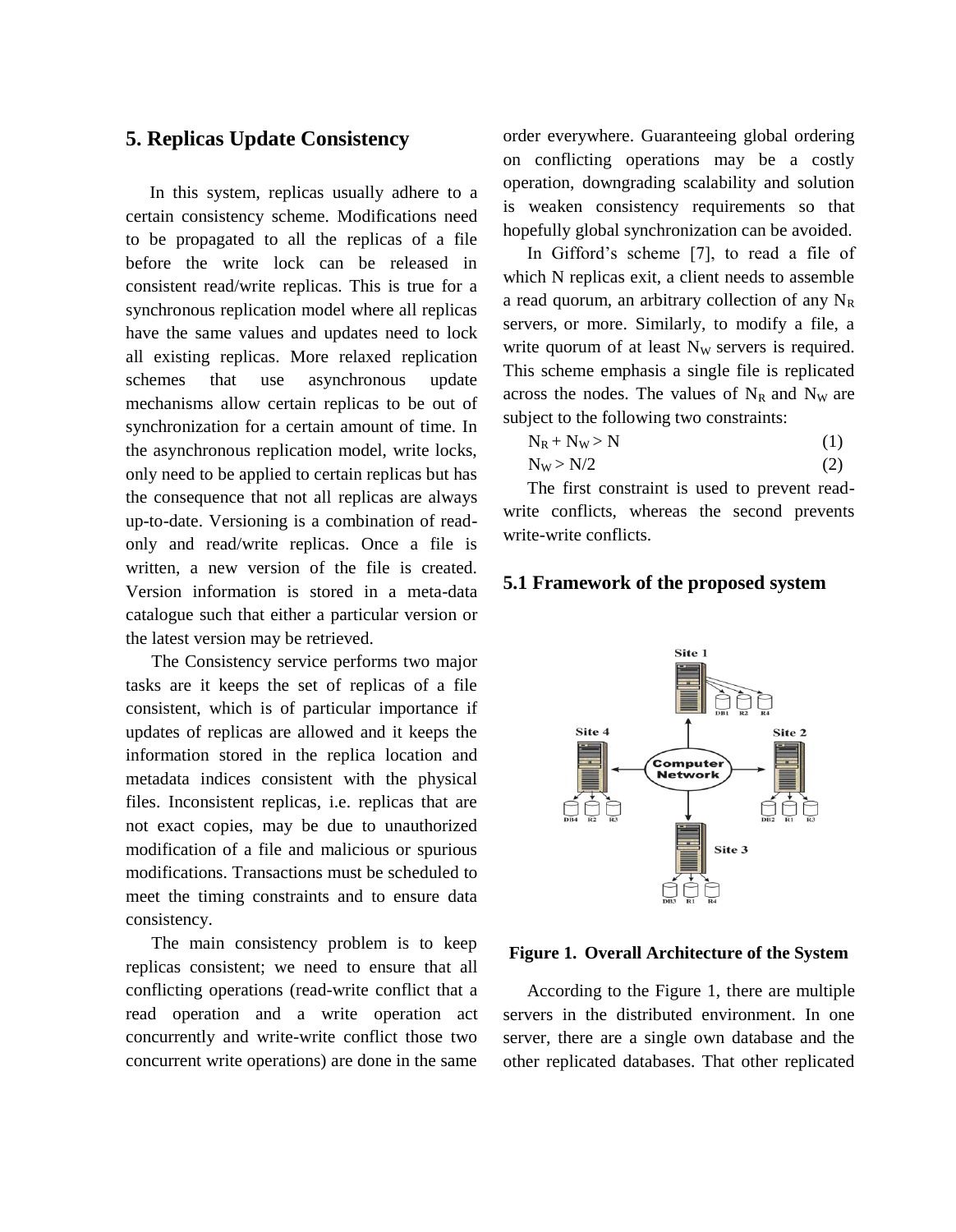databases are replicated from the other servers in the nearest location to share the data and to get the reliability and availability in the distributed environment.

In this paper, we propose the new voting method for different replicated database files. In it, we add the additional constraint.

$$
N_{W} = 1/M \tag{3}
$$

It is to prevent the write-write conflict for among the multiple database file replicas. NW=write quorum for different replicated database files and  $M=$  number of servers.

This proposed voting method provides sequential consistency for read and write operations. In this proposed scheme, the multiple files are replicated across the nodes. Client can read any replica from their appropriate group. If client want to write a file, it assembles the write quorum as shown in equation number (3). So, this method can handle the multiple heterogeneous replicated database files to protect the write- write conflict across the network.

In this system, we design to place the replicas to half of the total servers. In that point, we choose the nearest server to place the replicas according to the distance. We will measure the level of consistency accurately by evaluating the query response time according to proposed method.



**Figure 2. Data Flow Diagram of the System**

According to the Figure 2, firstly, in this system the server accepts the request from the client. Then it checks the requested site which is the replica site or not. If it is a replica site, the system unmarshals the records and updates the replicated database. If it is not a replica site, then the system checks the read operation or write operation to the main database. If it is a read operation to the main database, it read the main database and responds the records of the database. If it is a write operation to the main database, it updates the main database and searches the replica sites to update. If the concerned replica sites are found, it marshals the records. Then it sends to those sites and updates